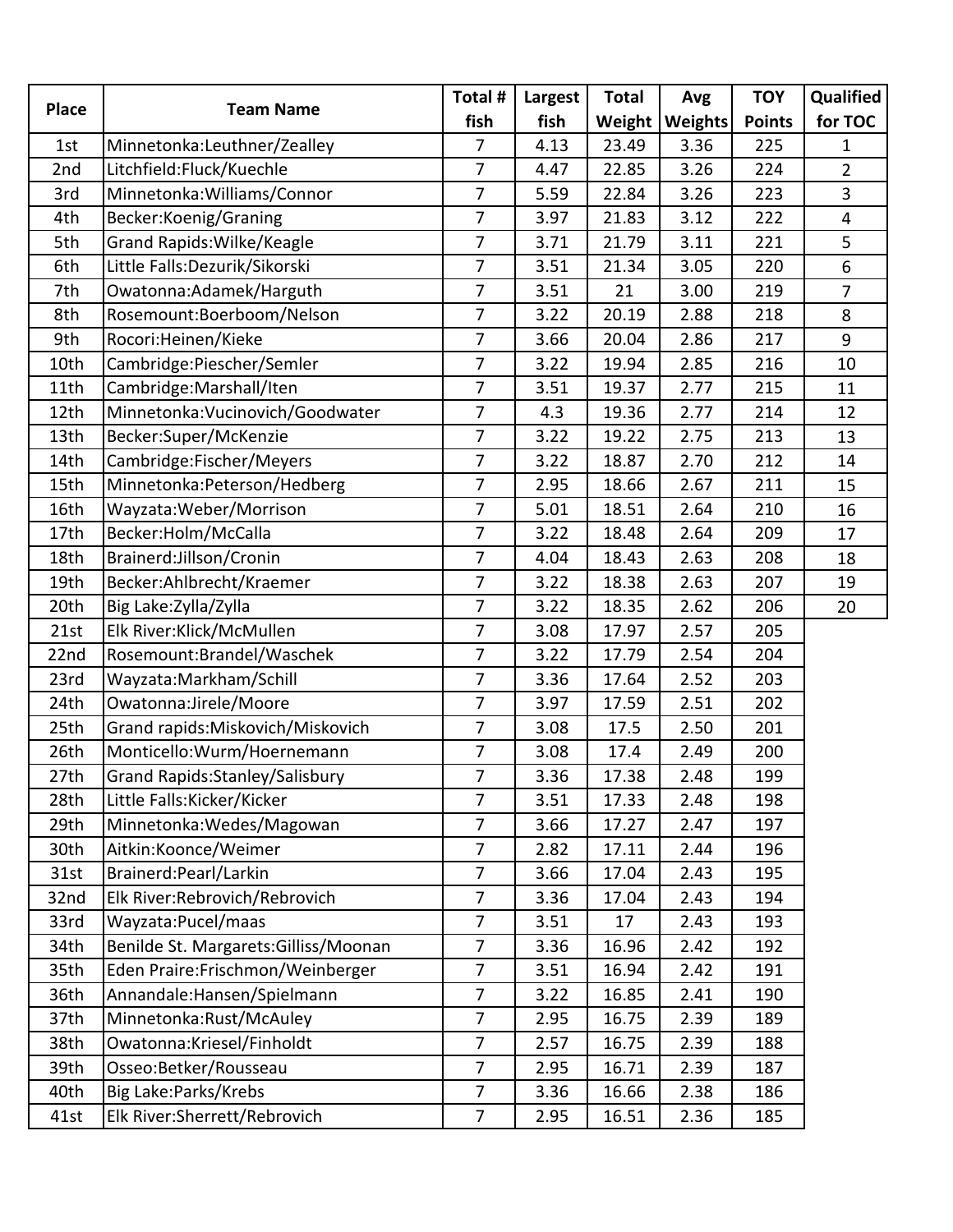| <b>Team Name</b><br>Bemidji:Zietz/Green<br>Owatonna: Hansen/Hansen<br>Eden Prairie: Persson/Hunter<br>Wayzata: Hockert/Hockert<br>STMA:Lewis/Andrews<br>Litchfield:Brummond/Baker<br>STMA: Ojeda/Williams<br>Prior Lake: Garant/Fox | fish<br>7<br>7<br>$\overline{7}$<br>7<br>7<br>$\overline{7}$                                              | fish<br>3.22<br>4.2<br>3.08<br>3.51<br>3.66 | Weight<br>16.49<br>16.48<br>16.35 | Weights<br>2.36<br>2.35 | <b>Points</b><br>184 | for TOC                                                                     |
|-------------------------------------------------------------------------------------------------------------------------------------------------------------------------------------------------------------------------------------|-----------------------------------------------------------------------------------------------------------|---------------------------------------------|-----------------------------------|-------------------------|----------------------|-----------------------------------------------------------------------------|
|                                                                                                                                                                                                                                     |                                                                                                           |                                             |                                   |                         |                      |                                                                             |
|                                                                                                                                                                                                                                     |                                                                                                           |                                             |                                   |                         |                      |                                                                             |
|                                                                                                                                                                                                                                     |                                                                                                           |                                             |                                   |                         | 183                  |                                                                             |
|                                                                                                                                                                                                                                     |                                                                                                           |                                             |                                   | 2.34                    | 182                  |                                                                             |
|                                                                                                                                                                                                                                     |                                                                                                           |                                             | 16.34                             | 2.33                    | 181                  |                                                                             |
|                                                                                                                                                                                                                                     |                                                                                                           |                                             | 16.11                             | 2.30                    | 180                  |                                                                             |
|                                                                                                                                                                                                                                     |                                                                                                           | 3.66                                        | 16.07                             | 2.30                    | 179                  |                                                                             |
|                                                                                                                                                                                                                                     | $\overline{7}$                                                                                            | 2.46                                        | 15.98                             | 2.28                    | 178                  |                                                                             |
|                                                                                                                                                                                                                                     | $\overline{7}$                                                                                            | 3.51                                        | 15.97                             | 2.28                    | 177                  |                                                                             |
| Cambridge:Bussen/Persson                                                                                                                                                                                                            | $\overline{7}$                                                                                            | 2.82                                        | 15.89                             | 2.27                    | 176                  |                                                                             |
| Little Falls: Whitford/Grant                                                                                                                                                                                                        | $\overline{7}$                                                                                            | 2.7                                         | 15.65                             | 2.24                    | 175                  |                                                                             |
| Byron:Czeczok/Luckhardt                                                                                                                                                                                                             | $\overline{7}$                                                                                            | 3.36                                        | 15.55                             | 2.22                    | 174                  |                                                                             |
| Big Lake: Hanrahan/Akerman                                                                                                                                                                                                          | $\overline{7}$                                                                                            | 2.95                                        | 15.42                             | 2.20                    | 173                  |                                                                             |
| Little Falls:L Nornberg/W Nornberg                                                                                                                                                                                                  | 7                                                                                                         | 2.7                                         | 15.33                             | 2.19                    | 172                  |                                                                             |
| <b>Grand Rapids: Guida/Dickey</b>                                                                                                                                                                                                   | $\overline{7}$                                                                                            | 3.36                                        | 15.27                             | 2.18                    | 171                  |                                                                             |
| Litchfield: Massingham/Holtz                                                                                                                                                                                                        | $\overline{7}$                                                                                            | 3.12                                        | 15.27                             | 2.18                    | 170                  |                                                                             |
| Litchfield:Schumacher/Vanderweyst                                                                                                                                                                                                   | $\overline{7}$                                                                                            | 2.57                                        | 15.19                             | 2.17                    | 169                  |                                                                             |
| Becker: Paumen/Nevala                                                                                                                                                                                                               | $\overline{7}$                                                                                            | 2.82                                        | 14.95                             | 2.14                    | 168                  |                                                                             |
| Lakeville:menning/Haffley                                                                                                                                                                                                           | $\overline{7}$                                                                                            | 2.46                                        | 14.95                             | 2.14                    | 167                  |                                                                             |
| Minnetonka:Stockham/Kurvers                                                                                                                                                                                                         | $\overline{7}$                                                                                            | 4.47                                        | 14.8                              | 2.11                    | 166                  |                                                                             |
| Cambridge:Landt/Thilmany                                                                                                                                                                                                            | $\overline{7}$                                                                                            | 3.36                                        | 14.78                             | 2.11                    | 165                  |                                                                             |
| Eden Prairie: Santy/Kukla                                                                                                                                                                                                           | $\overline{7}$                                                                                            | 3.36                                        | 14.71                             | 2.10                    | 164                  |                                                                             |
| Wayzata:Smith/Jacklitch                                                                                                                                                                                                             | $\overline{7}$                                                                                            | 2.57                                        | 14.62                             | 2.09                    | 163                  |                                                                             |
| Little Falls: D Nornberg/G Nornberg                                                                                                                                                                                                 | $\overline{7}$                                                                                            | 4.64                                        | 14.61                             | 2.09                    | 162                  |                                                                             |
| Benilde St. Margarets: Gilliss/Puncochar                                                                                                                                                                                            | $\overline{7}$                                                                                            | 2.23                                        | 14.49                             | 2.07                    | 161                  |                                                                             |
| Brainerd:Longo/Korhonen                                                                                                                                                                                                             | $\overline{7}$                                                                                            | 2.7                                         | 14.43                             | 2.06                    | 160                  |                                                                             |
| Grand Rapids: Rohloff/Zimmer                                                                                                                                                                                                        | 0                                                                                                         | $\mathbf 0$                                 | 14.43                             | Infinity                | 159                  |                                                                             |
| STMA: Waller/johnson                                                                                                                                                                                                                | $\overline{7}$                                                                                            | 3.51                                        | 14.4                              | 2.06                    | 158                  |                                                                             |
| Litchfield:Brekke/Buer                                                                                                                                                                                                              | $\overline{7}$                                                                                            | 2.46                                        | 14.4                              | 2.06                    | 157                  |                                                                             |
| Rosemount:Charlton/Myers                                                                                                                                                                                                            | $\overline{7}$                                                                                            | 2.82                                        | 14.38                             | 2.05                    | 156                  |                                                                             |
| STMA: Williams/Mourning                                                                                                                                                                                                             | $\overline{7}$                                                                                            | 2.57                                        | 14.38                             | 2.05                    | 155                  |                                                                             |
| Benilde St. Margarets: Graczyk/Weedman                                                                                                                                                                                              | $\overline{7}$                                                                                            | 3.51                                        | 14.31                             | 2.04                    | 154                  |                                                                             |
| STMA: Westerlund/Godlewski                                                                                                                                                                                                          | $\overline{7}$                                                                                            | 2.34                                        | 14.29                             | 2.04                    | 153                  |                                                                             |
| Wayzata: Terhaar/Carlsen                                                                                                                                                                                                            | $\overline{7}$                                                                                            | 2.7                                         | 14.24                             | 2.03                    | 152                  |                                                                             |
| Rockford:Dawson/Gullickson                                                                                                                                                                                                          | $\overline{7}$                                                                                            | 3.08                                        | 14.2                              | 2.03                    | 151                  |                                                                             |
|                                                                                                                                                                                                                                     | 7                                                                                                         | 2.82                                        | 14.17                             | 2.02                    | 150                  |                                                                             |
|                                                                                                                                                                                                                                     | $\overline{7}$                                                                                            | 3.51                                        |                                   | 2.02                    | 149                  |                                                                             |
| Aitkin:Sahr/Borseth                                                                                                                                                                                                                 | $\overline{7}$                                                                                            | 2.46                                        | 14.16                             | 2.02                    | 148                  |                                                                             |
|                                                                                                                                                                                                                                     | $\overline{7}$                                                                                            | 2.95                                        | 14.09                             |                         | 147                  |                                                                             |
|                                                                                                                                                                                                                                     | $\overline{7}$                                                                                            | 2.23                                        | 14.08                             | 2.01                    | 146                  |                                                                             |
|                                                                                                                                                                                                                                     |                                                                                                           | 3.08                                        | 13.99                             | 2.00                    | 145                  |                                                                             |
| Owatonna: Krampitz/Matz<br>Owatonna:Gfrerer/McGuire                                                                                                                                                                                 |                                                                                                           |                                             |                                   |                         |                      |                                                                             |
|                                                                                                                                                                                                                                     | Grand Rapids: Stanley/Miskovich<br>Foley:kjeldergaard/Kroska<br>Southwest Christian: Brunsberg/Widdifield | $\overline{7}$                              |                                   | 14.16                   | 2.01                 | Monticello:Joseph/Anderson<br>$\overline{7}$<br>2.7<br>13.88<br>1.98<br>144 |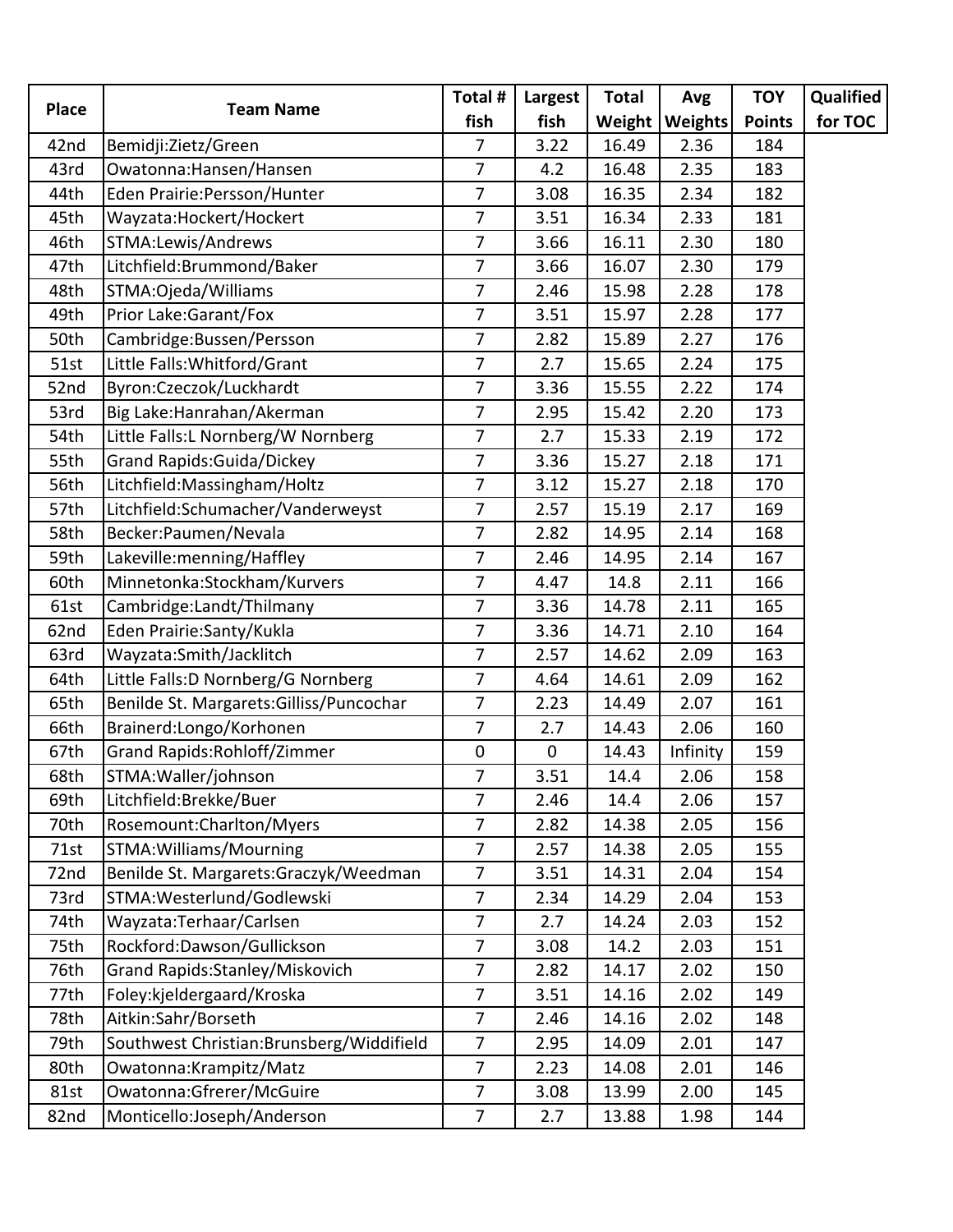| <b>Place</b> | <b>Team Name</b>                   | Total #        | Largest | <b>Total</b> | Avg            | <b>TOY</b>    | Qualified |
|--------------|------------------------------------|----------------|---------|--------------|----------------|---------------|-----------|
|              |                                    | fish           | fish    | Weight       | <b>Weights</b> | <b>Points</b> | for TOC   |
| 83rd         | Rochester: Niemann/Flannery        | $\overline{7}$ | 2.57    | 13.8         | 1.97           | 143           |           |
| 84th         | Owatonna:Spurgeon/Webster          | $\overline{7}$ | 2.82    | 13.71        | 1.96           | 142           |           |
| 85th         | Byron:Jarmuz/Jarmuz                | $\overline{7}$ | 3.22    | 13.69        | 1.96           | 141           |           |
| 86th         | Litchfield:LaPlante/Eckhoff        | $\overline{7}$ | 2.34    | 13.58        | 1.94           | 140           |           |
| 87th         | Forest Lake: Swentkofske/Poferl    | $\overline{7}$ | 3.66    | 13.41        | 1.92           | 139           |           |
| 88th         | Maple Grove: Wahl/Steinessen       | $\overline{7}$ | 3.36    | 13.38        | 1.91           | 138           |           |
| 89th         | Wayzata:Strommen/Dennis            | 7              | 2.57    | 13.32        | 1.90           | 137           |           |
| 90th         | Rochester:Tessler/Decker           | $\overline{7}$ | 2.95    | 13.21        | 1.89           | 136           |           |
| 91st         | Minnetonka:Criswell/Looking        | $\overline{7}$ | 2.7     | 13.12        | 1.87           | 135           |           |
| 92nd         | North Woods: Panichi/Panichi       | $\overline{7}$ | 3.56    | 13.04        | 1.86           | 134           |           |
| 93rd         | Wayzata: Nelson/Britz              | $\overline{7}$ | 2.95    | 13.03        | 1.86           | 133           |           |
| 94th         | Albany:Donabauer/Salzer            | 6              | 3.22    | 12.96        | 2.16           | 132           |           |
| 95th         | Cromwell: Blomquist/Dahl           | $\overline{7}$ | 2.34    | 12.95        | 1.85           | 131           |           |
| 96th         | Brainerd: Skaalen/Skaalen          | $\overline{7}$ | 3.36    | 12.8         | 1.83           | 130           |           |
| 97th         | Benilde St. Margarets: Shoen/Olson | $\overline{7}$ | 2.46    | 12.77        | 1.82           | 129           |           |
| 98th         | Prior Lake:Gronneberg/Koenig       | $\overline{7}$ | 3.22    | 12.65        | 1.81           | 128           |           |
| 99th         | Brainerd:Swift/Deimer              | $\overline{7}$ | 3.08    | 12.63        | 1.80           | 127           |           |
| 100th        | Wayzata:Estby/Leach                | $\overline{7}$ | 2.57    | 12.63        | 1.80           | 126           |           |
| 101st        | Aitkin:McCormick/Leitinger         | $\overline{7}$ | 3.97    | 12.55        | 1.79           | 125           |           |
| 102nd        | Maple Grove: Rask/Meline           | $\overline{7}$ | 2.7     | 12.52        | 1.79           | 124           |           |
| 103rd        | Princeton:Deziel/Temp              | $\overline{7}$ | 3.22    | 12.51        | 1.79           | 123           |           |
| 104th        | Big Lake:Krebs/Mcrone              | $\overline{7}$ | 3.51    | 12.44        | 1.78           | 122           |           |
| 105th        | Minnetonka: Connors/Mingo          | $\overline{7}$ | 2.46    | 12.41        | 1.77           | 121           |           |
| 106th        | Anoka:Coe/Larkey                   | $\overline{7}$ | 2.23    | 12.3         | 1.76           | 120           |           |
| 107th        | Rosemount:Boyum/Sorsoleil          | $\overline{7}$ | 2.82    | 12.22        | 1.75           | 119           |           |
| 108th        | Cambridge: Netzer/Fiandaca         | 7              | 2.02    | 12.15        | 1.74           | 118           |           |
| 109th        | Two Rivers: Ledermann/Castillo     | $\overline{7}$ | 2.34    | 12.11        | 1.73           | 117           |           |
| 110th        | Two Rivers: Doebler/Doster         | $\overline{7}$ | 2.23    | 12.05        | 1.72           | 116           |           |
| 111th        | Owatonna:Strom/Klecker             | $\overline{7}$ | 2.57    | 12           | 1.71           | 115           |           |
| 112th        | Anoka:Dahlmeier/Sabin              | 5              | 2.82    | 11.98        | 2.40           | 114           |           |
| 113th        | Minnetonka:Loewe/Surbrook-Anderson | $\overline{7}$ | 2.02    | 11.93        | 1.70           | 113           |           |
| 114th        | Becker:Ginter/Hard                 | $\overline{7}$ | 2.02    | 11.88        | 1.70           | 112           |           |
| 115th        | Rosemount: Mata/Davis              | $\overline{7}$ | 3.08    | 11.77        | 1.68           | 111           |           |
| 116th        | Wayzata:Latus/Bashor               | $\overline{7}$ | 2.34    | 11.75        | 1.68           | 110           |           |
| 117th        | STMA:Butkowski/Marschel            | $\overline{7}$ | 2.95    | 11.73        | 1.68           | 109           |           |
| 118th        | Litchfield:Lee/Lee                 | $\overline{7}$ | 2.46    | 11.57        | 1.65           | 108           |           |
| 119th        | Little falls: Nornberg/Dunham      | $\overline{7}$ | 3.22    | 11.53        | 1.65           | 107           |           |
| 120th        | Lakeville:Skjeveland/Hermanson     | $\overline{7}$ | 2.13    | 11.52        | 1.65           | 106           |           |
| 121st        | Princeton:Anderson/Anderson        | $\overline{7}$ | 2.13    | 11.42        | 1.63           | 105           |           |
| 122nd        | Byron:Czeczok/Magnuson             | $\overline{7}$ | 2.82    | 11.37        | 1.62           | 104           |           |
| 123rd        | Prior Lake: Nevin/Wozney           | 7              | 2.13    | 11.3         | 1.61           | 103           |           |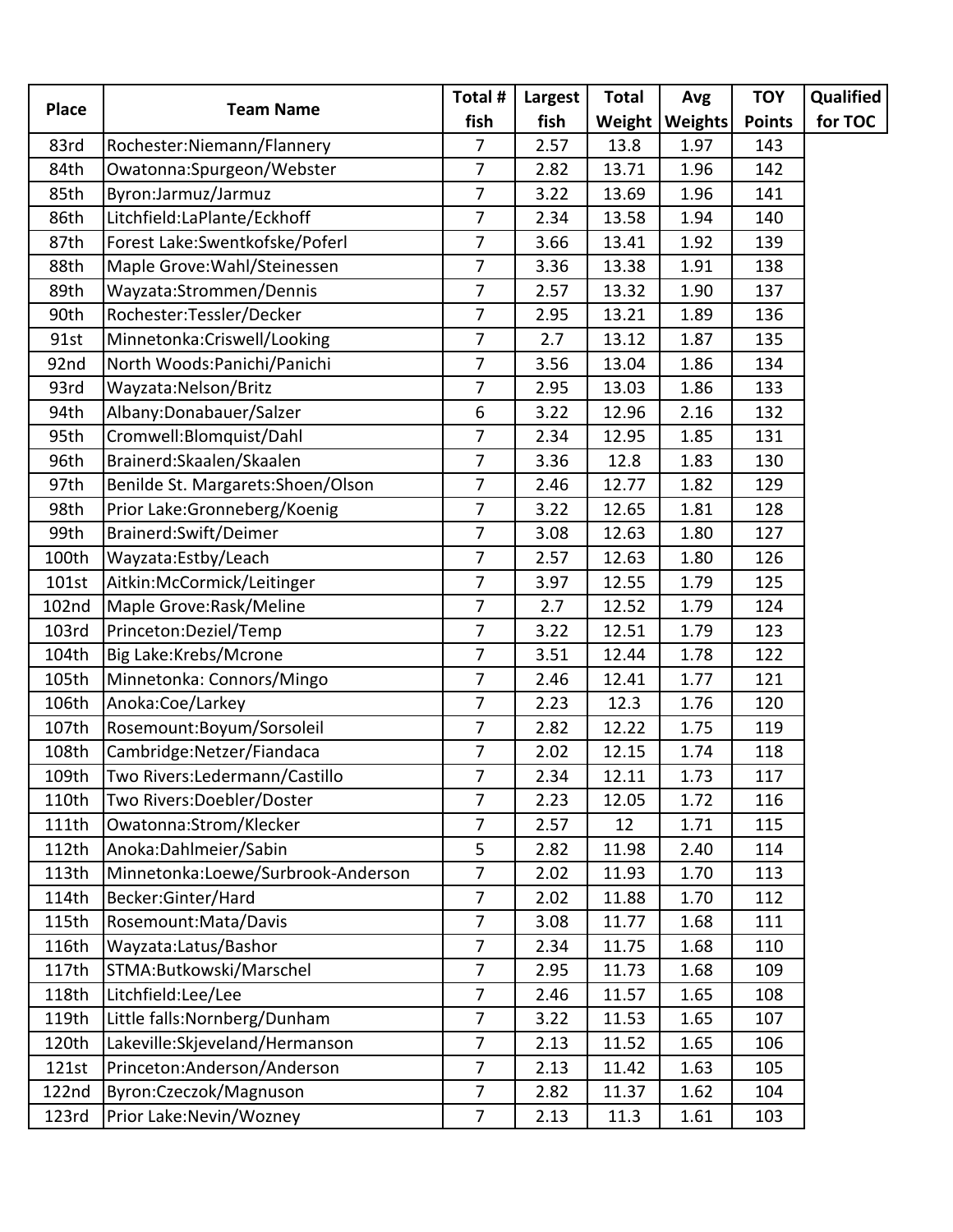| <b>Place</b> | <b>Team Name</b>                      | Total #        | Largest | <b>Total</b> | Avg      | <b>TOY</b>    | Qualified |
|--------------|---------------------------------------|----------------|---------|--------------|----------|---------------|-----------|
|              |                                       | fish           | fish    | Weight       | Weights  | <b>Points</b> | for TOC   |
| 124th        | Big Lake: Hess/Hess                   | 7              | 2.7     | 11.28        | 1.61     | 102           |           |
| 125th        | Anoka Ramsey: Erickson/Hehir          | 7              | 2.46    | 11.02        | 1.57     | 101           |           |
| 126th        | little falls:Rustad/Olsen             | 7              | 2.13    | 10.96        | 1.57     | 100           |           |
| 127th        | Becker:Johnson/Holm                   | 7              | 2.34    | 10.9         | 1.56     | 99            |           |
| 128th        | Becker: Doering/Graning               | 7              | 1.73    | 10.84        | 1.55     | 98            |           |
| 129th        | Wayzata:VanScoyk/Demo                 | 7              | 2.34    | 10.73        | 1.53     | 97            |           |
| 130th        | Elk River:Brown/Brown                 | 7              | 2.23    | 10.67        | 1.52     | 96            |           |
| 131st        | Benilde St. Margarets: Hennen/Wachter | $\overline{7}$ | 2.13    | 10.66        | 1.52     | 95            |           |
| 132nd        | Int'l Falls: Zahn/Maish               | 6              | 2.46    | 10.6         | 1.77     | 94            |           |
| 133rd        | Wayzata:Rowe/Low                      | 7              | 2.02    | 10.59        | 1.51     | 93            |           |
| 134th        | Becker:Bowles/Meyer                   | 7              | 2.02    | 10.46        | 1.49     | 92            |           |
| 135th        | Rosemount:Helmberger/Burma            | 6              | 3.08    | 10.38        | 1.73     | 91            |           |
| 136th        | Maple Grove: Weigelt/Ottenstroer      | 6              | 2.95    | 10.33        | 1.72     | 90            |           |
| 137th        | Brainerd: Allen/Green                 | 7              | 2.7     | 10.31        | 1.47     | 89            |           |
| 138th        | Eden Prairie: Torrey/Max              | 5              | 3.08    | 10.21        | 2.04     | 88            |           |
| 139th        | Benilde St. Margarets: Gerads/Dipaola | 7              | 1.83    | 10.17        | 1.45     | 87            |           |
| 140th        | Wayzata: Nehring/Arslanlar            | 6              | 2.34    | 9.85         | 1.64     | 86            |           |
| 141st        | Two Rivers: Young/Cunningham          | 5              | 3.22    | 9.73         | 1.95     | 85            |           |
| 142nd        | Minnetonka: Worden/Nystrom            | $\mathbf 0$    | 0       | 9.66         | Infinity | 84            |           |
| 143rd        | Becker: Hyttsten/Minor                | 7              | 1.92    | 9.56         | 1.37     | 83            |           |
| 144th        | Byron:Poulter/Thomforde               | 5              | 3.08    | 9.26         | 1.85     | 82            |           |
| 145th        | St Thomas Academy: Bedros/Fyten       | 7              | 1.83    | 8.94         | 1.28     | 81            |           |
| 146th        | Prior Lake: Hawke/Rausch              | 7              | 1.39    | 8.8          | 1.26     | 80            |           |
| 147th        | Wayzata:Luseni/Sullivan               | 6              | 2.57    | 8.78         | 1.46     | 79            |           |
| 148th        | Little falls: Venske/Faust            | 7              | 2.02    | 8.73         | 1.25     | 78            |           |
| 149th        | Big Lake: Christian/Kotecki           | 5              | 2.13    | 8.53         | 1.71     | 77            |           |
| 150th        | STMA:Larsen/Larsen                    | 6              | 2.23    | 8.39         | 1.40     | 76            |           |
| 151st        | Minnetonka: Holmquist/Versaggi        | 6              | 2.13    | 8.14         | 1.36     | 75            |           |
| <b>152nd</b> | Becker:Lemperes/Keeler                | 4              | 2.7     | 7.72         | 1.93     | 74            |           |
| 153rd        | Wayzata: Bullinger/Mills              | 5              | 2.7     | 7.63         | 1.53     | 73            |           |
| 154th        | Sauk Rapids Rice: Anderson/Kampa      | 3              | 3.97    | 7.6          | 2.53     | 72            |           |
| 155th        | Rosemount:Melcher/Jonasen             | 3              | 3.08    | 7.1          | 2.37     | 71            |           |
| 156th        | Aitkin:Sahr/Washburn                  | 4              | 2.13    | 6.62         | 1.65     | 70            |           |
| 157th        | Monticello: Hills/Herber              | 4              | 2.23    | 5.9          | 1.48     | 69            |           |
| 158th        | Minnetonka: Omann/Wall                | 5              | 1.56    | 5.86         | 1.17     | 68            |           |
| 159th        | STMA:Sieber/Colotti                   | 5              | 1.39    | 5.83         | 1.17     | 67            |           |
| 160th        | Grand Rapids: Arola/Matson            | 3              | 2.34    | 5.33         | 1.78     | 66            |           |
| 161st        | Minnetonka:Seeger/Renz                | 3              | 2.34    | 5.05         | 1.68     | 65            |           |
| <b>162nd</b> | Aitkin: Naus/Ringhand                 | 3              | 2.13    | 4.62         | 1.54     | 64            |           |
| 163rd        | Minnetonka: Rollings/Stroup           | 3              | 1.56    | 4.59         | 1.53     | 63            |           |
| 164th        | Kenyon Wanamingo:Kreisler/Mills       | $\overline{2}$ | 2.13    | 4.15         | 2.08     | 62            |           |